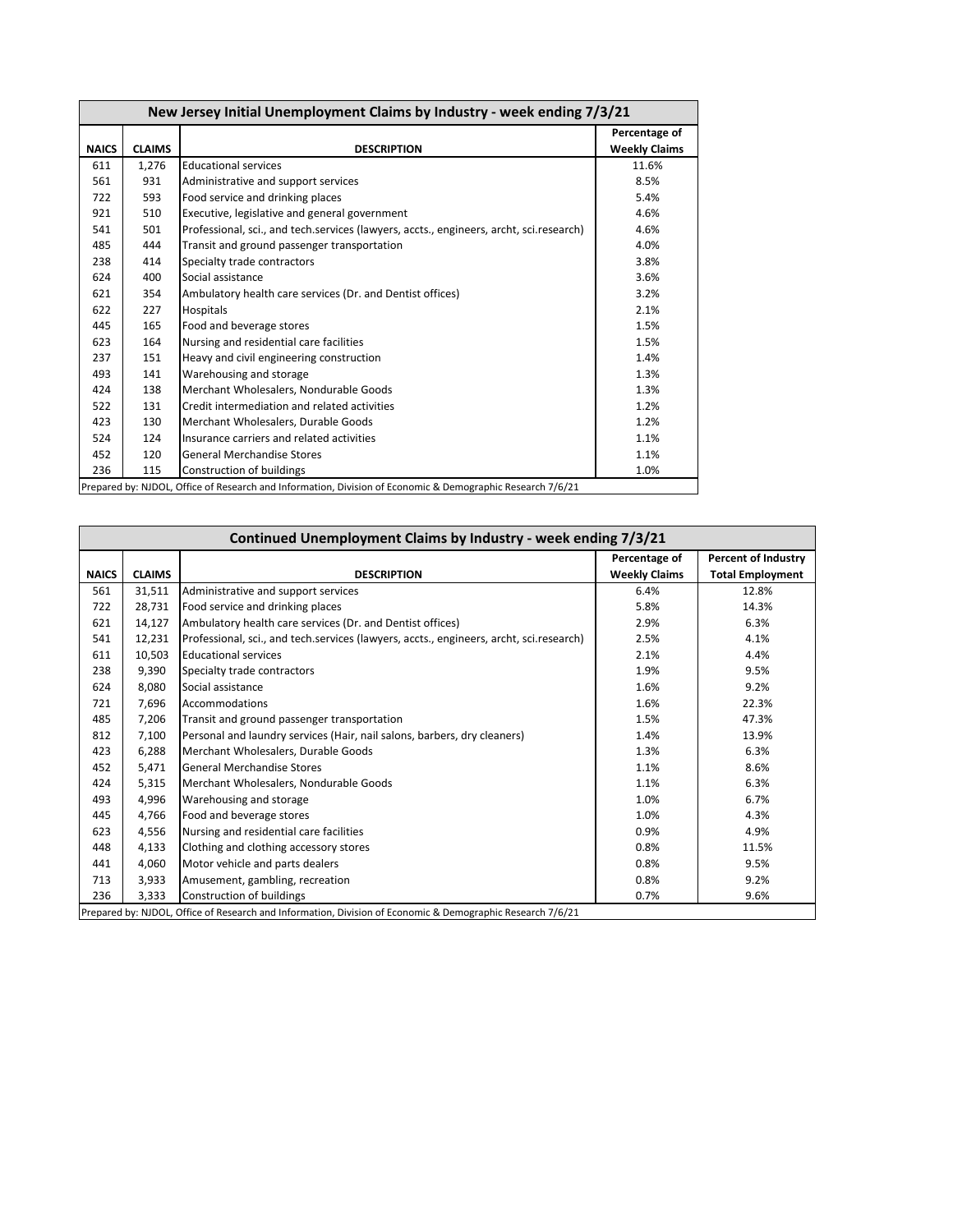| <b>Claimants by Company Size Class 3Q2020</b>                                                                 |                                     |                  |                         |            |  |  |  |
|---------------------------------------------------------------------------------------------------------------|-------------------------------------|------------------|-------------------------|------------|--|--|--|
|                                                                                                               | <b>Initials Week Ending 7/3/21</b>  | Continued 7/3/21 |                         |            |  |  |  |
| <b>Size Class</b>                                                                                             | <b>Initial Claims</b><br>% of Total |                  | <b>Continued Claims</b> | % of Total |  |  |  |
| 5 or less                                                                                                     | 727                                 | 6.63%            | 43,937                  | 8.93%      |  |  |  |
| 6 to 10                                                                                                       | 432                                 | 3.94%            | 17,529                  | 3.56%      |  |  |  |
| 11 to 25<br>772                                                                                               |                                     | 7.04%            | 29,830                  | 6.06%      |  |  |  |
| 26 to 50<br>720                                                                                               |                                     | 6.56%            | 22,683                  | 4.61%      |  |  |  |
| 51 to 100                                                                                                     | 908                                 | 8.28%            | 23,162                  | 4.71%      |  |  |  |
| 101 to 500                                                                                                    | 2,749                               | 25.06%           | 53,365                  | 10.84%     |  |  |  |
| <b>Over 500</b>                                                                                               | 2,778                               | 25.32%           | 58,424                  | 11.87%     |  |  |  |
| Unknown                                                                                                       | 1,884                               | 17.17%           | 243,320                 | 49.43%     |  |  |  |
| Prepared by: NJDOL, Office of Research and Information, Division of Economic & Demographic Research<br>7/6/21 |                                     |                  |                         |            |  |  |  |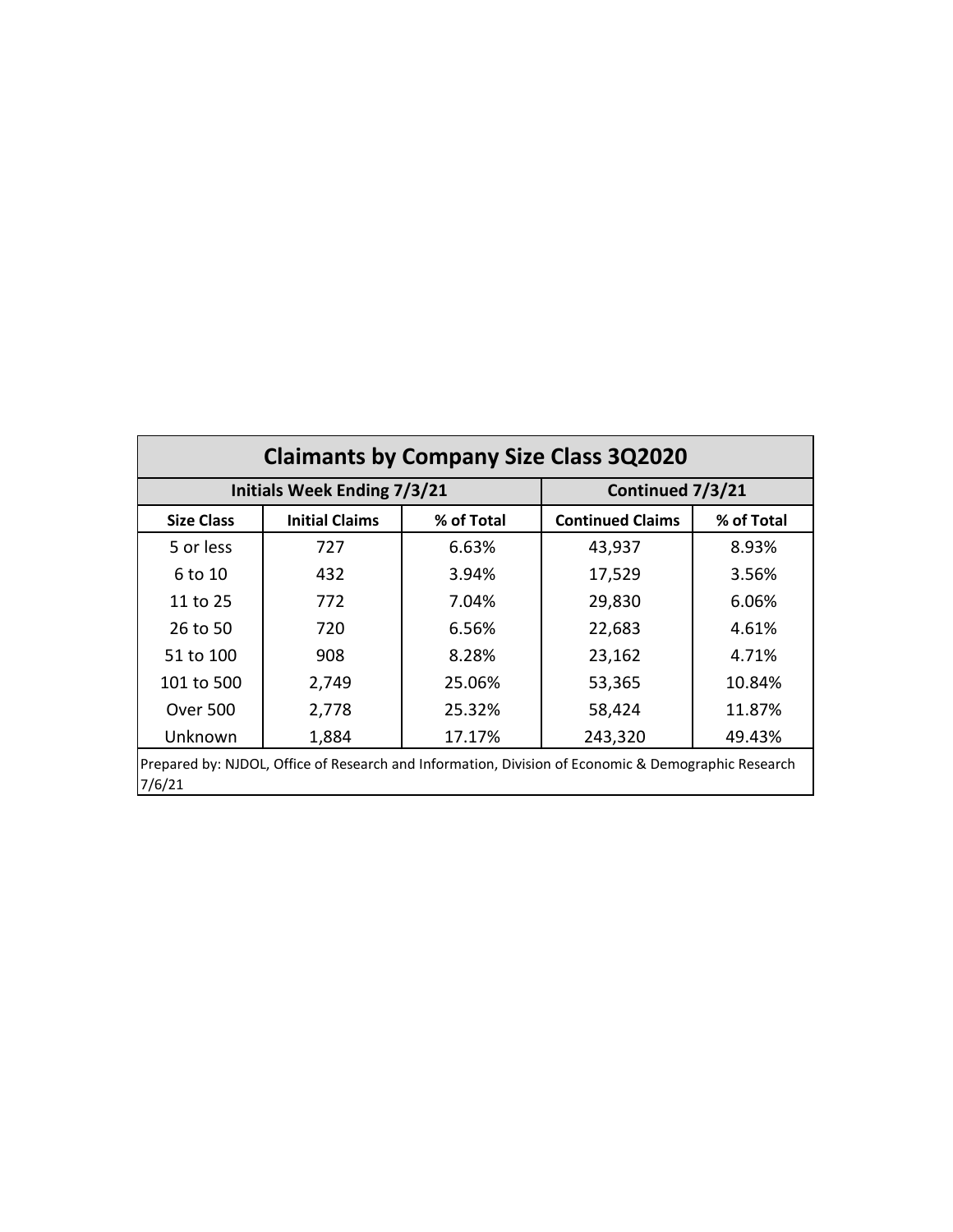| N. J. Initial Unemployment Claims by County                                                              | week ending 7/3/2021 |                         | N. J. UI Continued Claimants by County<br>week ending 7/3/21                                             |                  |                         |
|----------------------------------------------------------------------------------------------------------|----------------------|-------------------------|----------------------------------------------------------------------------------------------------------|------------------|-------------------------|
| <b>County of Residence</b>                                                                               | <b>Claims</b>        | <b>Percent of Total</b> | <b>County of Residence</b>                                                                               | <b>Claimants</b> | <b>Percent of Total</b> |
| Atlantic                                                                                                 | 342                  | 3.1%                    | Atlantic                                                                                                 | 20,249           | 4.1%                    |
| Bergen                                                                                                   | 949                  | 8.7%                    | Bergen                                                                                                   | 46,318           | 9.4%                    |
| Burlington                                                                                               | 558                  | 5.1%                    | Burlington                                                                                               | 19,425           | 3.9%                    |
| Camden                                                                                                   | 720                  | 6.6%                    | Camden                                                                                                   | 29,509           | 6.0%                    |
| Cape May                                                                                                 | 92                   | 0.8%                    | Cape May                                                                                                 | 4,624            | 0.9%                    |
| Cumberland                                                                                               | 246                  | 2.2%                    | Cumberland                                                                                               | 8,221            | 1.7%                    |
| <b>Essex</b>                                                                                             | 935                  | 8.5%                    | Essex                                                                                                    | 50,254           | 10.2%                   |
| Gloucester                                                                                               | 355                  | 3.2%                    | Gloucester                                                                                               | 13,395           | 2.7%                    |
| Hudson                                                                                                   | 689                  | 6.3%                    | Hudson                                                                                                   | 38,951           | 7.9%                    |
| Hunterdon                                                                                                | 119                  | 1.1%                    | Hunterdon                                                                                                | 3,781            | 0.8%                    |
| Mercer                                                                                                   | 413                  | 3.8%                    | Mercer                                                                                                   | 16,747           | 3.4%                    |
| Middlesex                                                                                                | 898                  | 8.2%                    | Middlesex                                                                                                | 42,830           | 8.7%                    |
| Monmouth                                                                                                 | 681                  | 6.2%                    | Monmouth                                                                                                 | 29,309           | 6.0%                    |
| <b>Morris</b>                                                                                            | 470                  | 4.3%                    | Morris                                                                                                   | 18,722           | 3.8%                    |
| Ocean                                                                                                    | 782                  | 7.1%                    | Ocean                                                                                                    | 27,058           | 5.5%                    |
| Passaic                                                                                                  | 684                  | 6.2%                    | Passaic                                                                                                  | 39,115           | 7.9%                    |
| Salem                                                                                                    | 107                  | 1.0%                    | Salem                                                                                                    | 3,164            | 0.6%                    |
| Somerset                                                                                                 | 323                  | 2.9%                    | Somerset                                                                                                 | 13,142           | 2.7%                    |
| <b>Sussex</b>                                                                                            | 191                  | 1.7%                    | <b>Sussex</b>                                                                                            | 6,409            | 1.3%                    |
| Union                                                                                                    | 646                  | 5.9%                    | Union                                                                                                    | 30,230           | 6.1%                    |
| Warren                                                                                                   | 137                  | 1.2%                    | Warren                                                                                                   | 4,420            | 0.9%                    |
| New Jersey Total                                                                                         | 10,337               | 94.2%                   | New Jersey Total                                                                                         | 465,873          | 94.6%                   |
| Out-of-State Filers                                                                                      | 633                  | 5.8%                    | Out-of-State Filers                                                                                      | 26,377           | 5.4%                    |
| <b>Grand Total</b>                                                                                       | 10,970               | 100.0%                  | <b>Grand Total</b>                                                                                       | 492,250          | 100.0%                  |
| Prepared by: Office of Research and Information, Division of Economic &<br>Demographic Research 7/6/2021 |                      |                         | Prepared by: Office of Research and Information, Division of Economic &<br>Demographic Research 7/6/2021 |                  |                         |

| N. J. UI Continued Claimants by County                                                                   |                  |                         |  |  |  |  |
|----------------------------------------------------------------------------------------------------------|------------------|-------------------------|--|--|--|--|
| week ending 7/3/21                                                                                       |                  |                         |  |  |  |  |
| <b>County of Residence</b>                                                                               | <b>Claimants</b> | <b>Percent of Total</b> |  |  |  |  |
| Atlantic                                                                                                 | 20,249           | 4.1%                    |  |  |  |  |
| Bergen                                                                                                   | 46,318           | 9.4%                    |  |  |  |  |
| Burlington                                                                                               | 19,425           | 3.9%                    |  |  |  |  |
| Camden                                                                                                   | 29,509           | 6.0%                    |  |  |  |  |
| Cape May                                                                                                 | 4,624            | 0.9%                    |  |  |  |  |
| Cumberland                                                                                               | 8,221            | 1.7%                    |  |  |  |  |
| Essex                                                                                                    | 50,254           | 10.2%                   |  |  |  |  |
| Gloucester                                                                                               | 13,395           | 2.7%                    |  |  |  |  |
| Hudson                                                                                                   | 38,951           | 7.9%                    |  |  |  |  |
| Hunterdon                                                                                                | 3,781            | 0.8%                    |  |  |  |  |
| Mercer                                                                                                   | 16,747           | 3.4%                    |  |  |  |  |
| Middlesex                                                                                                | 42,830           | 8.7%                    |  |  |  |  |
| Monmouth                                                                                                 | 29,309           | 6.0%                    |  |  |  |  |
| <b>Morris</b>                                                                                            | 18,722           | 3.8%                    |  |  |  |  |
| Ocean                                                                                                    | 27,058           | 5.5%                    |  |  |  |  |
| Passaic                                                                                                  | 39,115           | 7.9%                    |  |  |  |  |
| Salem                                                                                                    | 3,164            | 0.6%                    |  |  |  |  |
| Somerset                                                                                                 | 13,142           | 2.7%                    |  |  |  |  |
| Sussex                                                                                                   | 6,409            | 1.3%                    |  |  |  |  |
| Union                                                                                                    | 30,230           | 6.1%                    |  |  |  |  |
| Warren                                                                                                   | 4,420            | 0.9%                    |  |  |  |  |
| New Jersey Total                                                                                         | 465,873          | 94.6%                   |  |  |  |  |
| Out-of-State Filers                                                                                      | 26,377           | 5.4%                    |  |  |  |  |
| <b>Grand Total</b><br><u>492,250</u><br><u> 100.0%</u>                                                   |                  |                         |  |  |  |  |
| Prepared by: Office of Research and Information, Division of Economic &<br>Demographic Research 7/6/2021 |                  |                         |  |  |  |  |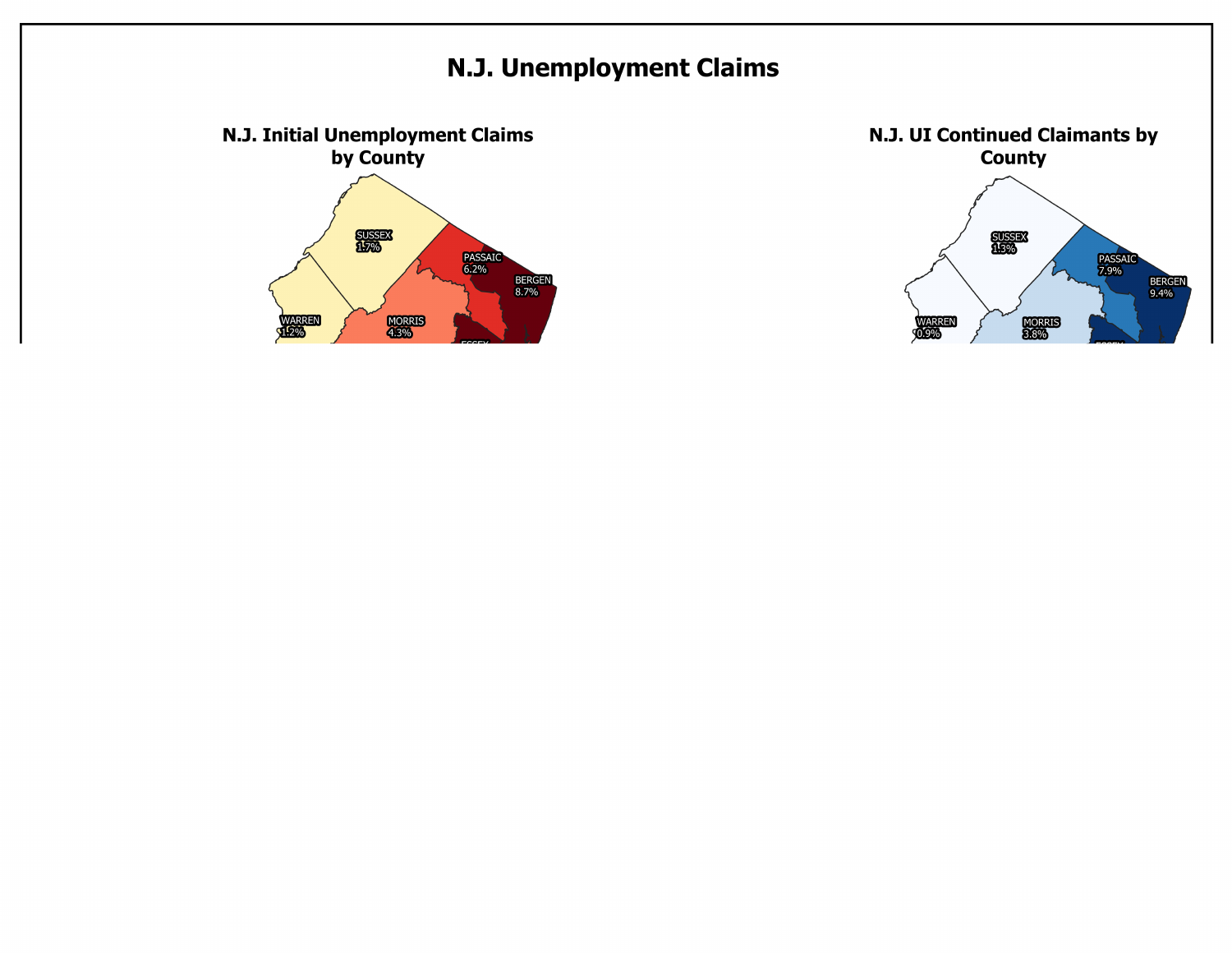| <b>Characteristics of UI Initial Claimants</b><br>Week ending July 3, 2021 |                       |         |                                                                                                        |                       |         |  |
|----------------------------------------------------------------------------|-----------------------|---------|--------------------------------------------------------------------------------------------------------|-----------------------|---------|--|
|                                                                            | <b>Initial Claims</b> | Percent |                                                                                                        |                       |         |  |
| <b>Total Claimants</b>                                                     | 10,970                | 100%    |                                                                                                        |                       |         |  |
|                                                                            |                       |         |                                                                                                        | <b>Initial Claims</b> | Percent |  |
| Gender                                                                     | 10,970                | 100%    | <b>Age of Claimant</b>                                                                                 | 10,970                | 100%    |  |
| Male                                                                       | 5,050                 | 46.0%   | Under 25                                                                                               | 1,035                 | 9.4%    |  |
| Female                                                                     | 5,920                 | 54.0%   | 25-34                                                                                                  | 2,061                 | 18.8%   |  |
|                                                                            |                       |         | 35-44                                                                                                  | 2,001                 | 18.2%   |  |
| Race                                                                       | 10,970                | 100%    | 45-54                                                                                                  | 2,347                 | 21.4%   |  |
| White                                                                      | 7,063                 | 64.4%   | 55-64                                                                                                  | 2,313                 | 21.1%   |  |
| <b>Black</b>                                                               | 1,800                 | 16.4%   | 65 and over                                                                                            | 1,213                 | 11.1%   |  |
| Asian                                                                      | 443                   | 4.0%    |                                                                                                        |                       |         |  |
| Other                                                                      | 98                    | 0.9%    |                                                                                                        |                       |         |  |
| Chose Not To Answer                                                        | 1,566                 | 14.3%   | <b>Occupation</b>                                                                                      | 10,970                | 100%    |  |
|                                                                            |                       |         | Management                                                                                             | 1,290                 | 11.8%   |  |
| <b>Ethnicity</b>                                                           | 10,970                | 100%    | <b>Business and financial</b>                                                                          | 336                   | 3.1%    |  |
| Hispanic                                                                   | 2,028                 | 18.5%   | Professional and related                                                                               | 2,580                 | 23.5%   |  |
| Non-Hispanic                                                               | 7,467                 | 68.1%   | <b>Services</b>                                                                                        | 2,115                 | 19.3%   |  |
| <b>Chose Not To Answer</b>                                                 | 1,475                 | 13.4%   | Sales and related                                                                                      | 784                   | 7.1%    |  |
|                                                                            |                       |         | Office and admin support                                                                               | 1,142                 | 10.4%   |  |
| <b>Educational Attainment</b>                                              | 10,970                | 100%    | Farming, fishing and forestry                                                                          | 19                    | 0.2%    |  |
| Less Than High School                                                      | 1,339                 | 12.2%   | Construction and extraction                                                                            | 686                   | 6.3%    |  |
| High School Graduate                                                       | 3,972                 | 36.2%   | Installation, maint. and repair                                                                        | 212                   | 1.9%    |  |
| Some College Incld Assoc Deg                                               | 2,184                 | 19.9%   | Production                                                                                             | 574                   | 5.2%    |  |
| <b>Bachelors Degree and More</b>                                           | 3,475                 | 31.7%   | Transp and material moving                                                                             | 1,214                 | 11.1%   |  |
|                                                                            |                       |         | Military                                                                                               | 18                    | 0.2%    |  |
|                                                                            |                       |         | Prepared by: Office of Research and Information, Division of Economic & Demographic Research, 7/6/2021 |                       |         |  |

| <b>Characteristics of UI Continued Claimants</b><br>Week ending July 3, 2021 |         |       |                                                                                                        |                  |         |  |  |
|------------------------------------------------------------------------------|---------|-------|--------------------------------------------------------------------------------------------------------|------------------|---------|--|--|
|                                                                              |         |       |                                                                                                        |                  |         |  |  |
| <b>Total Claimants</b>                                                       | 492,250 | 100%  |                                                                                                        |                  |         |  |  |
|                                                                              |         |       |                                                                                                        | <b>Claimants</b> | Percent |  |  |
| Gender                                                                       | 492,250 | 100%  | <b>Age of Claimant</b>                                                                                 | 492,250          | 100%    |  |  |
| Male                                                                         | 227,511 | 46.2% | Under 25                                                                                               | 48,751           | 9.9%    |  |  |
| Female                                                                       | 264,739 | 53.8% | 25-34                                                                                                  | 106,547          | 21.6%   |  |  |
|                                                                              |         |       | 35-44                                                                                                  | 96,042           | 19.5%   |  |  |
| Race                                                                         | 492,250 | 100%  | 45-54                                                                                                  | 86,285           | 17.5%   |  |  |
| White                                                                        | 262,768 | 53.4% | 55-64                                                                                                  | 91,998           | 18.7%   |  |  |
| <b>Black</b>                                                                 | 103,808 | 21.1% | 65 and over                                                                                            | 62,627           | 12.7%   |  |  |
| Asian                                                                        | 32,848  | 6.7%  |                                                                                                        |                  |         |  |  |
| Other                                                                        | 5,432   | 1.1%  |                                                                                                        |                  |         |  |  |
| Chose Not To Answer                                                          | 87,394  | 17.8% | <b>Occupation</b>                                                                                      | 492,250          | 100%    |  |  |
|                                                                              |         | 0     | Management                                                                                             | 35,653           | 7.2%    |  |  |
| <b>Ethnicity</b>                                                             | 492,250 | 100%  | <b>Business and financial</b>                                                                          | 13,898           | 2.8%    |  |  |
| Hispanic                                                                     | 120,760 | 24.5% | Professional and related                                                                               | 64,597           | 13.1%   |  |  |
| Non-Hispanic                                                                 | 321,792 | 65.4% | <b>Services</b>                                                                                        | 123,596          | 25.1%   |  |  |
| Chose Not To Answer                                                          | 49,698  | 10.1% | Sales and related                                                                                      | 54,322           | 11.0%   |  |  |
|                                                                              |         |       | Office and admin support                                                                               | 69,194           | 14.1%   |  |  |
| <b>Educational Attainment</b>                                                | 492,250 | 100%  | Farming, fishing and forestry                                                                          | 819              | 0.2%    |  |  |
| Less Than High School                                                        | 75,716  | 15.4% | Construction and extraction                                                                            | 22,343           | 4.5%    |  |  |
| <b>High School Graduate</b>                                                  | 190,498 | 38.7% | Installation, maint. and repair                                                                        | 12,650           | 2.6%    |  |  |
| Some College Incld Assoc Deg                                                 | 118,934 | 24.2% | Production                                                                                             | 31,378           | 6.4%    |  |  |
| <b>Bachelors Degree and More</b>                                             | 107,102 | 21.8% | Transp and material moving                                                                             | 63,336           | 12.9%   |  |  |
|                                                                              |         |       | Military                                                                                               | 464              | 0.1%    |  |  |
|                                                                              |         |       | Prepared by: Office of Research and Information, Division of Economic & Demographic Research, 7/6/2021 |                  |         |  |  |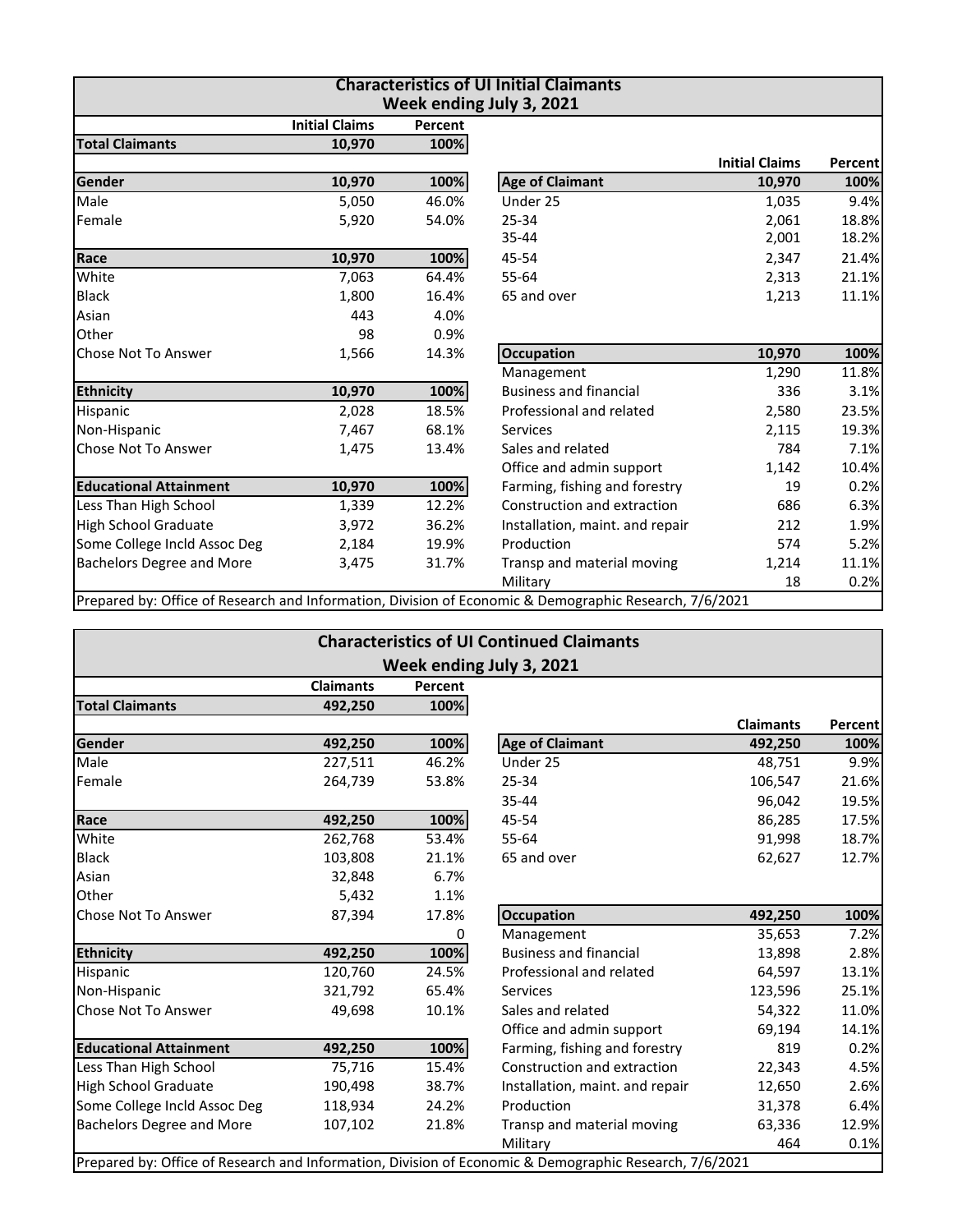









## 44,299 43,336 42,241 39,378 40,819 37,870 37,890 35,015 37,707 35,019 35,588 35,420 30,641 29,033 57,098 44,417 40,504 35,266 36,470 34,379 36,842 35,024